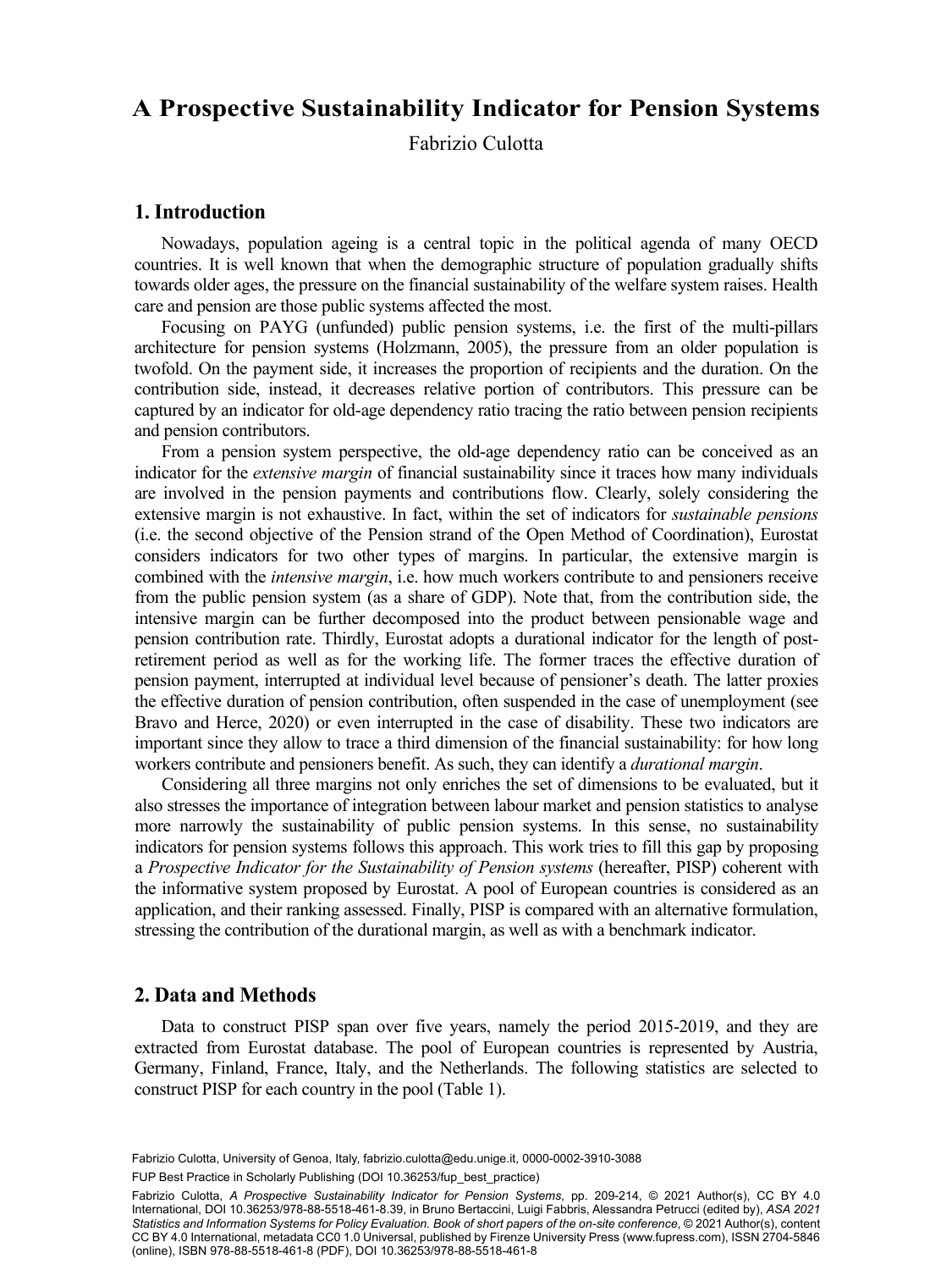| <b>Statistics</b>               | Unit of        | Area           | <b>Margin</b>        |  |
|---------------------------------|----------------|----------------|----------------------|--|
|                                 | <b>Measure</b> |                |                      |  |
| <b>Pension Contributions</b>    | $%$ GDP        | Labour Market  | Extensive, Intensive |  |
| <b>Pension Payments</b>         | $%$ GDP        | Pension System | Extensive, Intensive |  |
| <b>Duration of Working Life</b> | Years          | Labour Market  | Durational           |  |
| <b>Life Expectancy at 65</b>    | Years          | Pension System | Durational           |  |

*Table 1: Statistics used for the construction of ISPS. Source: Eurostat.*

Once statistics are collected, the PISP is constructed as the difference of the product among margins for each flow. Let  $i$  and  $t$  index country and time, the  $PISP_{i,t}$  can be defined as:

$$
PISP_{i,t} = PC_{i,t} \cdot WL_{i,t} - PP_{i,t} \cdot LE_{i,t} \tag{1}
$$

where PC<sub>i,t</sub> and PP<sub>i,t</sub> refer to the pension contributions and payments, as share of GDP, respectively. WL<sub>i,t</sub> and LE<sub>i,t</sub> represent the duration, in years of working life and life expectancy at retirement (age 65) respectively. Values of statistics for each country and year are reported in Appendix A (Table 3). Note that to construct PISP there is no need to explicitly consider countryspecific pension parameters of pension systems (e.g. contribution rates, pension formulas).

### **3. Results**

The computed scores of PISP are depicted below and reported for each country (Fig. 1).



*Figure 1: PISP scores across countries and time. Source: author's own elaborations on Eurostat data.*

The Netherlands shows the highest profile in terms of PISP, despite it has decreased in the last years. Germany and Austria report an increasing profile, while those of France and Finland are decreasing. Furthermore, France profile is penalized by a decreasing GDP share of pension contributions  $(PC_{i,t})$ . Italy shows the lowest profile, despite it slightly increases after 2016.

The PISP, as defined by equation 1, is now compared to an alternative version that excludes the durational margins from PISP (CISP, standing for Current ISP). Thus, CISP is defined as: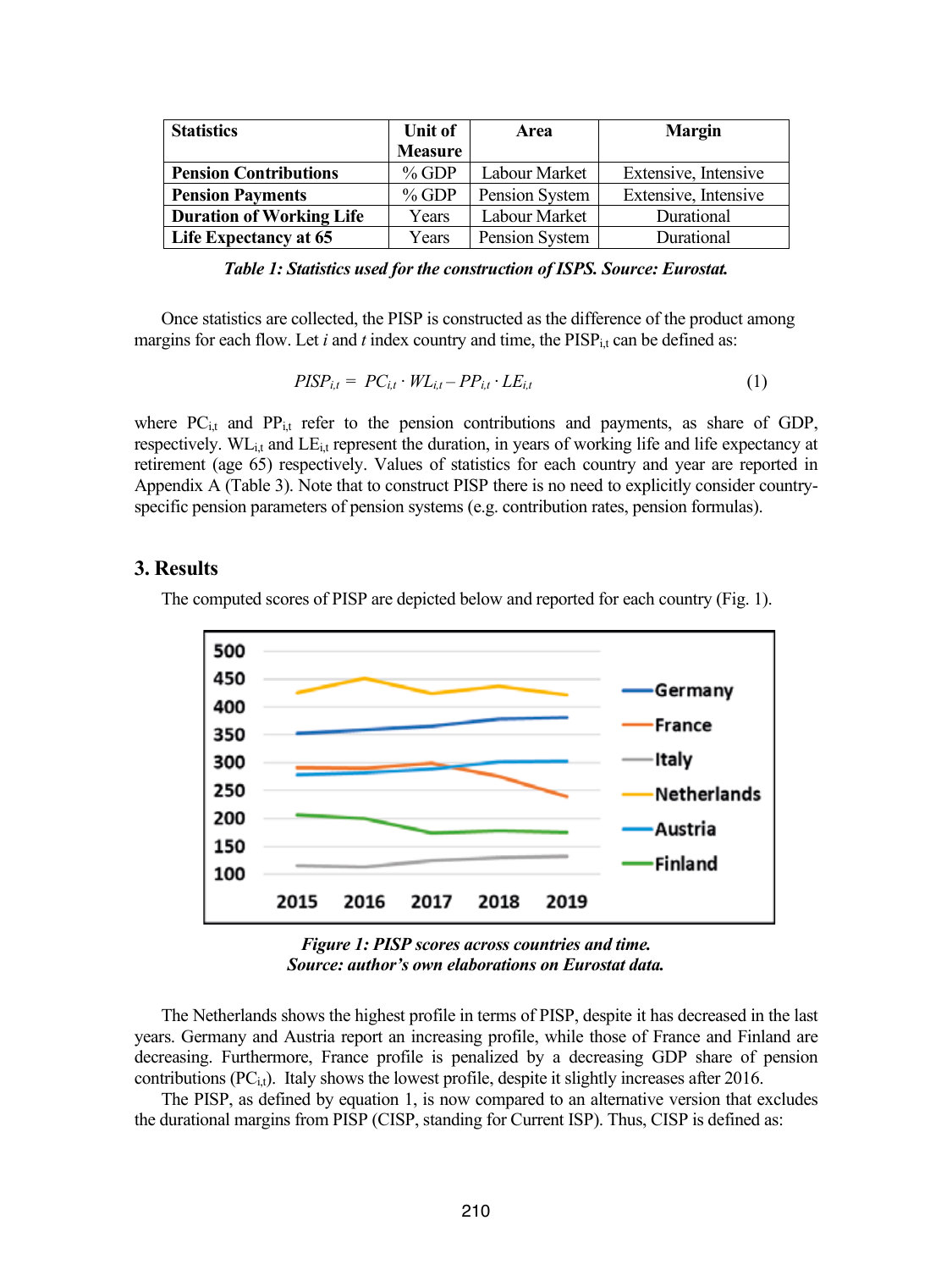$$
CISP_{i,t} = PC_{i,t} - PP_{i,t} \tag{2}
$$

For each country in the pool, the time profile of  $CISP_{it}$  is depicted in figure 3.



*Figure 3: CISP scores across countries and time. Source: author's own elaborations on Eurostat data.*

CISP profiles, being simply defined as the current balance of pension system expressed in terms of share of GDP, show the direct impact of pension contribution and payment flows. All countries but Italy and Finland report positive values, with Finland having the lowest. Overall, three features emerge. Firstly, Italy and Finland maintain the lowest profile across indicators. Secondly, the Netherlands remains at the top positions followed by Germany. Thirdly, from 2017 onwards the financial sustainability of the French public pension system decreases. Explanations rely on the dynamics of each component forming the contribution and payment side.

Finally, the Mercer-Melbourne Global Pension Index - Sustainability (GPIi**,t**) is taken as a benchmark (Mercer-Melbourne, 2015-2019). Countries profiles are reported in Figure 4.





211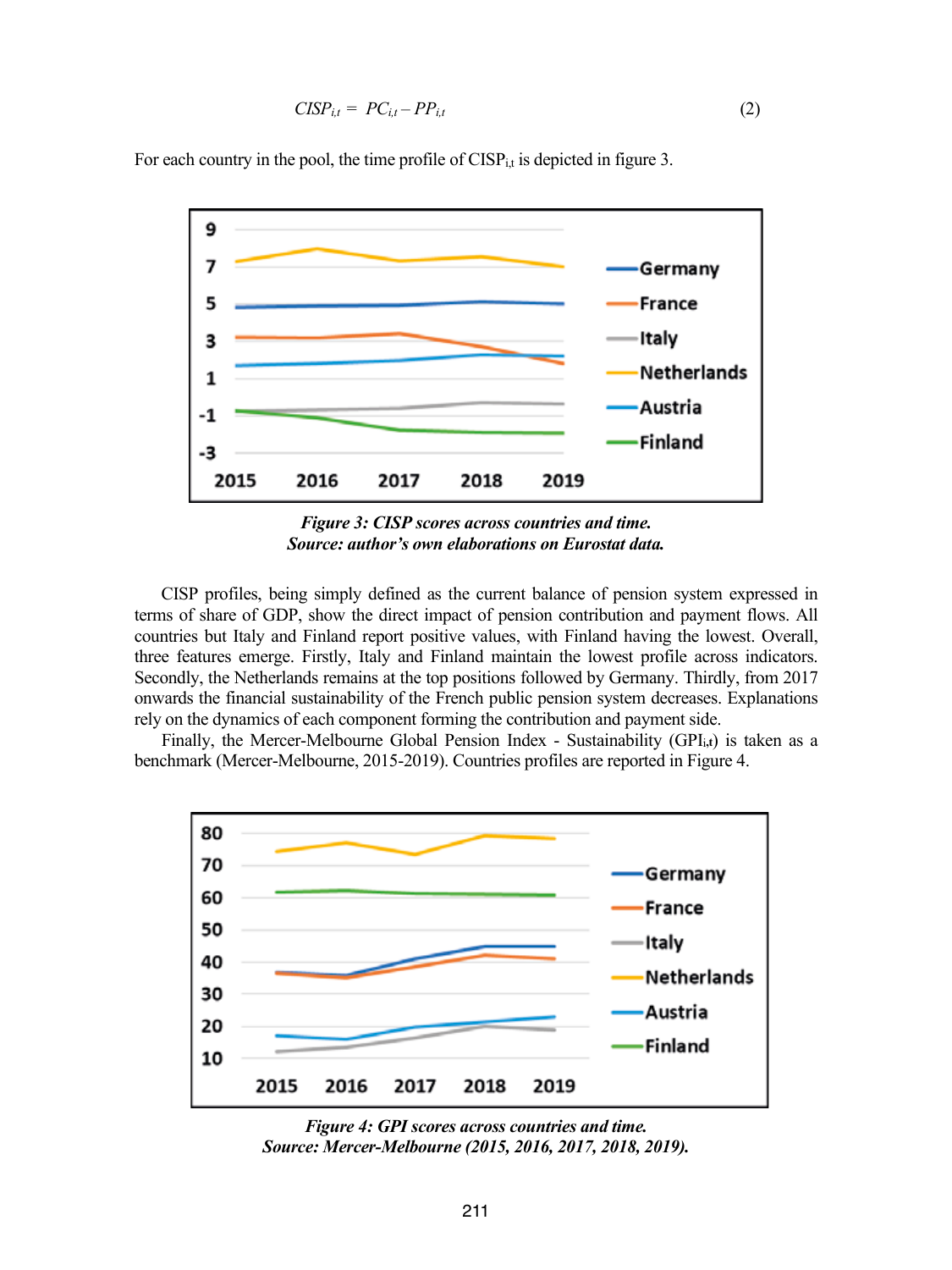Despite GPI is an index for the sustainability of the whole (i.e. all pillars of) pension systems, it is possible to note that the Netherlands are confirmed to be ranked first throughout the considered period. Finland, ranked second, shows a stable pattern. Germany and France, placed third and fourth respectively, evolve along the same trend. Lastly, Austria and Italy show a positive trend, with the latter country having the lowest profile for the whole period.

 PISP and CISP are then compared each other as well as to the benchmark indicator GPI. For each pair of indicators, their (Pearson) correlation coefficient ρ is measured. Results are reported below (Table 2).

| <b>COUNTRY</b>     | p(PISP, CISP) | p(PISP,GPI) | p(CISP,GPI) |  |
|--------------------|---------------|-------------|-------------|--|
| Germany            | 0.85          | 0.96        | 0.83        |  |
| France             | 1.00          | $-0.60$     | $-0.63$     |  |
| Italy              | 0.92          | 0.94        | 0.98        |  |
| <b>Netherlands</b> | 0.97          | 0.35        | 0.15        |  |
| Austria            | 0.99          | 0.94        | 0.91        |  |
| <b>Finland</b>     | 0.98          | 0.85        | 0.85        |  |
| Average            | 0.95          | 0.57        | 0.51        |  |
| St. Dev.           | 0.06          | 0.62        | 0.64        |  |

*Table 2: Correlation (Pearson) across pair of indicators: PISP, CISP and GPI. Source: author's own elaboration.*

 The first column shows that the correlation between PISP and CISP is quite high for all countries (on average  $0.95$ ), with the lowest dispersion across countries  $(0.06)$  if compared to the other two columns. This result can be interesting if one considers that countries have different pension regimes, namely different rules determining pensions contribution and payment flows. The last two columns of Table 2 report the correlation between PISP and CISP with the benchmark GPI. Firstly, note that in the case of France it is negative in both cases. This means that GPI may underestimate the impact of current imbalances on the overall sustainability of public pension systems. Secondly, correlation is very high for countries like Germany, Austria, Finland and Italy. On the other side, the proposed indicators are not informative about the overall sustainability of France and the Netherlands as measured by GPI. Overall, PISP reveals some desirable properties. In fact, not only the average correlation with current imbalances is higher for PISP (0.95) than for GPI (0.51), but it is also the least dispersed across countries (0.06 and 0.64, respectively).

#### **4. Conclusions**

This work proposes an indicator for the financial sustainability of public pension systems. The novel lies in the consideration of durational margin for pension contribution and payment sides, namely the duration of working life and the life expectancy at retirement. In doing so, it explicitly combines both labour market and pension statistics in a unifying indicator, thus stressing their interplay. These novels are coherent with the recent focus posed by Eurostat within the set of indicators selected to monitor the sustainability of pension systems.

The proposed indicator PISP satisfies some properties which are desirable in the context of financial sustainability of public pension systems: highly correlates with current imbalances and the benchmark GPI and it is the least dispersed across countries. On the contrary, GPI shows a weaker correlation with current imbalances and negatively correlates in the case of France. This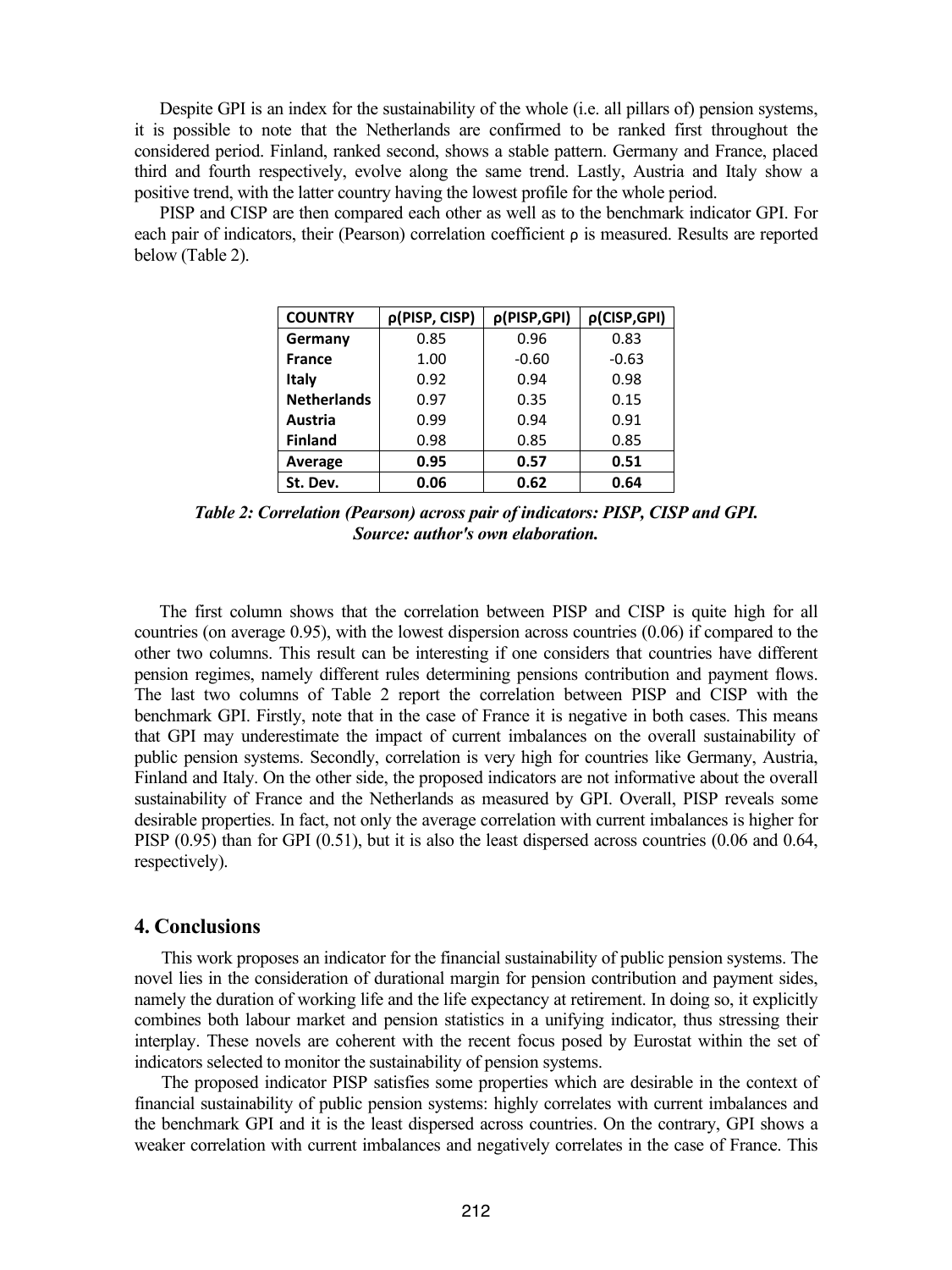consideration opens the need towards a solid and reliable indicator which meaningfully track the financial performances of pension systems. The structure of PISP can be conceived as a first step to be further developed towards an informative system reliable and comprehensive for policymakers (Whitehouse, 2012). The challenge becomes of utmost importance in a context of an ageing society, where the proportion of retired people increases and accordingly the importance of pensions.

## **References**

- Bravo, J. M., & Herce, J. A. (2020). Career breaks, Broken pensions? Long-run effects of early and late-career unemployment spells on pension entitlements. *Journal of Pension Economics & Finance*, 1-27.
- Holzmann, R. (2005). Old-age income support in the 21st century: An international perspective on pension systems and reform. *World Bank Publications.*

Mercer, Melbourne (2015). *Melbourne Mercer Global Pension Index*.

Mercer, Melbourne (2016). *Melbourne Mercer Global Pension Index*.

Mercer, Melbourne (2017). *Melbourne Mercer Global Pension Index*.

Mercer, Melbourne (2018). *Melbourne Mercer Global Pension Index*.

Mercer, Melbourne (2019). *Melbourne Mercer Global Pension Index*.

Whitehouse, E. (2012). Pension indicators: reliable statistics to improve pension policymaking (No. 70347, pp. 1-12). *World Bank Publications.*